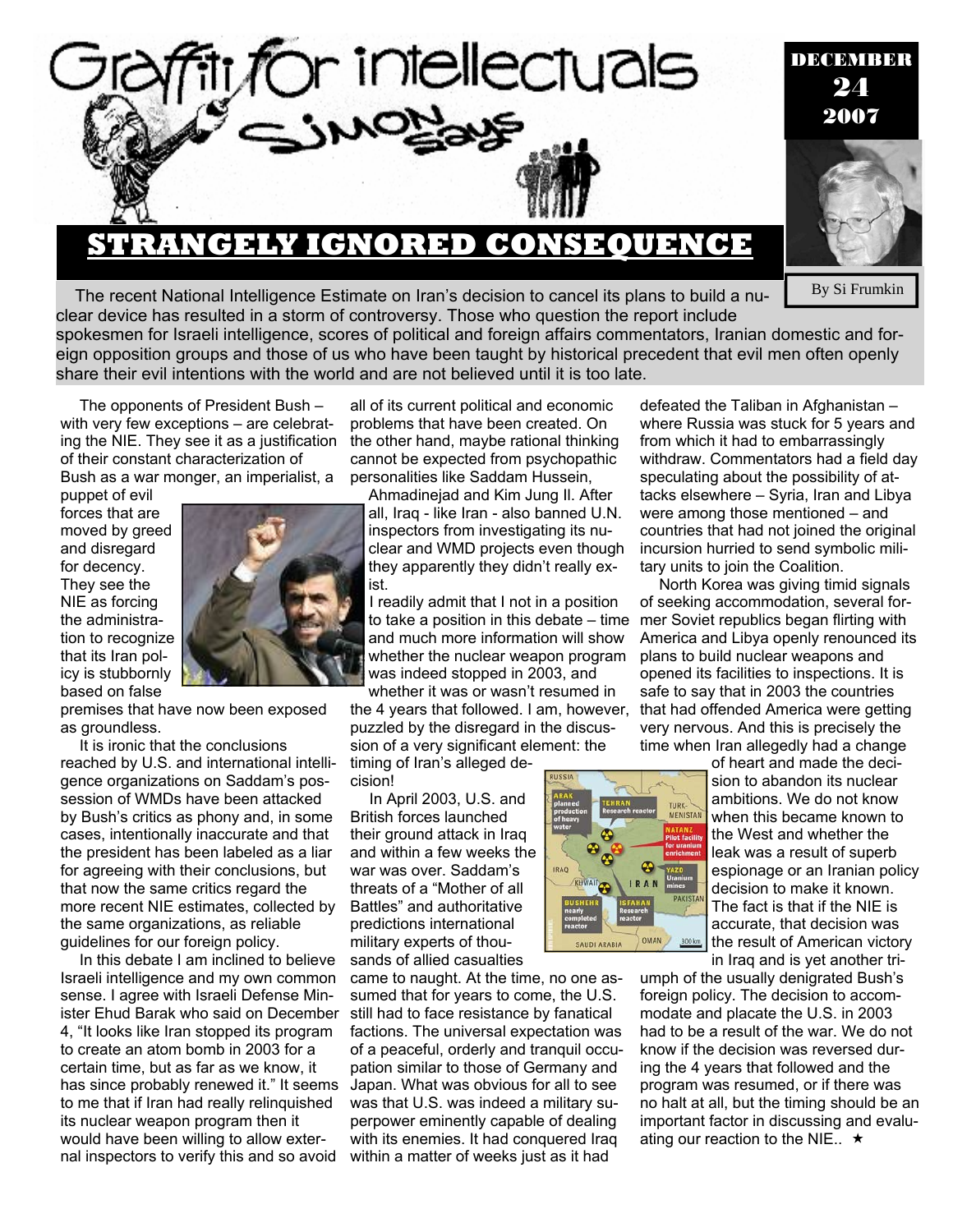## **SADDAM'S DAMN DAM** by Daniel Pipes, J'lem Post, 11/ 7/ <sup>2007</sup>

The surge of U.S. troops in Baghdad is succeeding but deeper structural problems<br>in Iraq. The country's largest dam, <sup>40</sup> kilometers northwest of Mosul, near the Turkish border, spectacularly symbolizes this predicament.

Just after occupying Iraq in April 2003, <sup>a</sup> report found that Mosul Dam's foundation was "leaking like <sup>a</sup> sieve and ready t collapse."

> parts of Baghdad (population 7 million) would come under 5 meters of water. The Army Corps estimates the flood would kill <sup>a</sup> half-million people

A more recent, still-classified report from the U.S. Army Corps of Engineers concludes that "The dam is judged to have an unacceptable annual failure probability." More explicitly, the corps finds the current



probability of failure to be "exceptionally high." A senior aid worker calls the dam "a time bomb waiting to go off."

Mosul Dam, formerly known as Saddam Dam (Arabic: Sadd Saddam) is in danger of collapse. That's because the dam was built on unstable bedrock of gypsum that requires <sup>a</sup> constant infusion of grout to prevent the foundation from eroding and the giant

earthen wall from collapsing. Over the years, engineers have pumped into

*Massive Iraqi deaths would surely spawn conspiracy theories about American malevolence,* 

managed and ineffective. Massive Iraqi

however, judged these efforts mis-

take place, who would be blamed for the unprecedented loss of life? Americans, of course. And understandably so, for the Bush administration took upon itself the overhauling of Iraqi life, including the Mosul Dam. Specifically, the U.S. taxpayer funded attempts to shore it up by with improved grout-

the foundation more than 50,000 tons of <sup>a</sup> bentonite, cement, water, and air mixture. As the Washington Post explains, "Twentyfour clanging machines churn 24 hours <sup>a</sup> day to pump grout deep into the dam's base. And sinkholes form periodically as the gypsum dissolves beneath the structure."

Despite these efforts, the dam's condition continues to deteriorate, raising the prospect of its complete collapse. Were this to happen with <sup>a</sup> reservoir full of water, predicts Engineering News--Record, "as much as 12.5 billion cubic meters of water pooled behind the 3.2-km-long earth-filled impoundment [would go] thundering down the Tigris River Valley toward Mosul, the second largest city in Iraq. The wave behind the 110 meter-high crest would take about two hours to reach the city of 1.7 million." In addition,

deaths would surely spawn conspiracy theories about American malevolence, inspiring epic rage against the U.S. government and creating <sup>a</sup> deep sense of guilt among Americans themselves. Yet, this blame and remorse would be entirely misplaced.

ing <sup>a</sup> cost of US\$27 million. The Special Inspector General for Iraq

Saudi and other Arab aid – not U.S. monies – funded what was originally called the "Saddam Dam." A German-Italian consortium headed by *Hochtief Aktiengesellschaft* built the US\$1.5 billion structure in 1981-84. It had <sup>a</sup> primarily political goal, to bolster Saddam Hussein's regime during the Iran-Iraq war. The dam, in other words, had nothing to do with the United States – not in funding, construction, or purpose. Nonetheless, misbegotten American policy has made it an American headache.

*Saudi and other Arab aid – not U.S. monies – funded what was originally called the "Saddam Dam." A German-Italian consortium headed by Hochtief Aktiengesellschaft built the US\$1.5 billion structure in 1981-84.* 

> Mosul's dam replicates <sup>a</sup> myriad of lesser problems in Iraqi life that have landed in the lap of Americans (and, to <sup>a</sup> much lesser extent, their coalition partners), such as provisioning fuel and electricity, working schools and hospitals, <sup>a</sup> fair political and legal system, and an environment secure from terrorism.

> Since April 2003, I have argued that this shouldering of responsibility for Iraq's domestic life has harmed both Americans and Iraqis. It yokes Americans with unwanted and unnecessary loss of life, financial obligations, and political burdens. For Iraqis, as the dam example suggests, it encourages an irresponsibility with potentially ruinous



**Mosul Dam, formerly known as Saddam Dam (Arabic: "Sadd Saddam") is in danger of collapse.**

consequences.

A change of course is needed, and quickly. The Bush administration needs to hand back responsibility for Iraq's ills, including and especially the Mosul Dam. More broadly, it should abandon the deeply flawed and upside-down approach of "war as social work" , whereby U.S. military efforts are judged primarily by the benefits they bring to the defeated enemy, rather than to Americans.  $\star$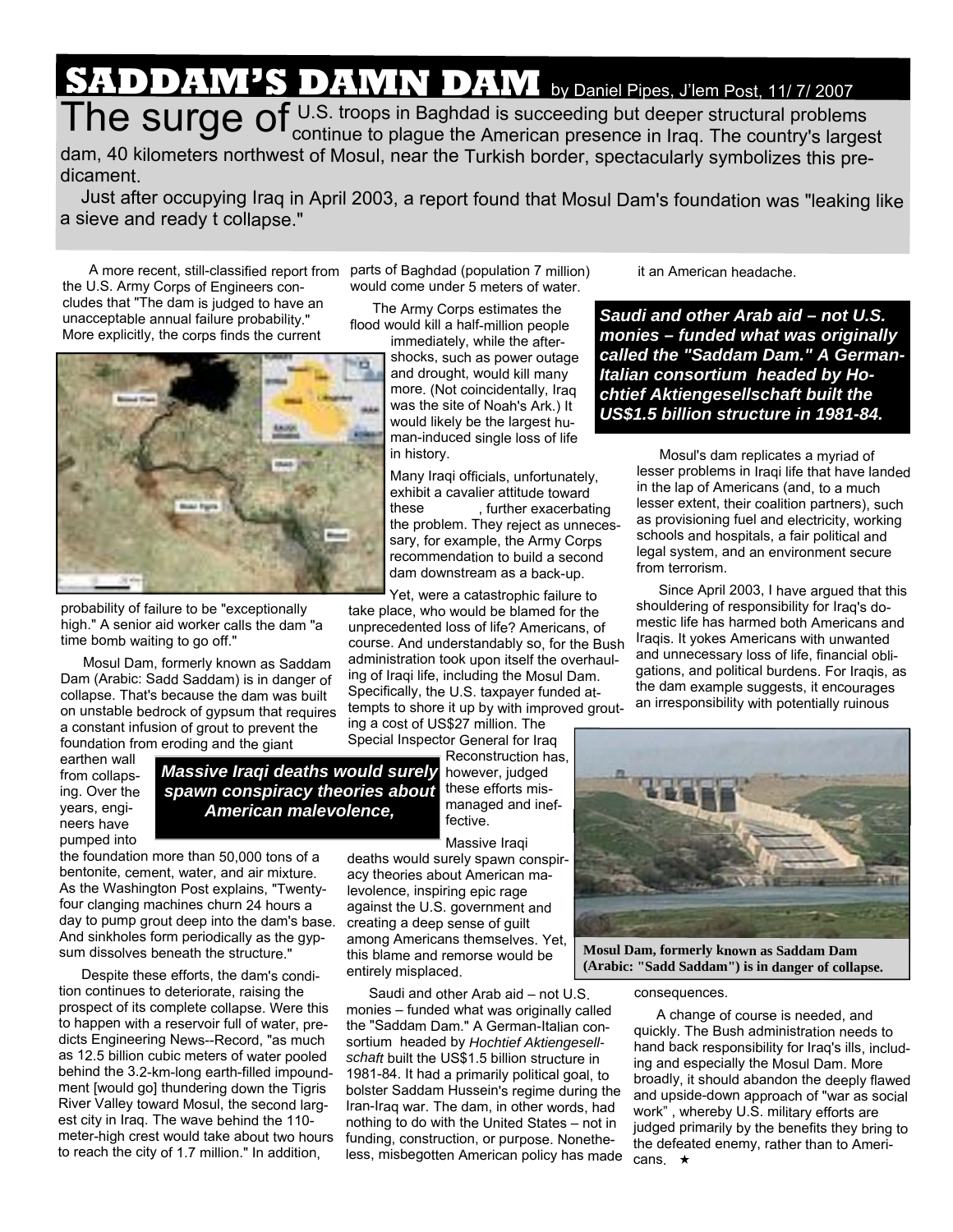## **THE SURRENDER DIDN'T HELP By Ariel Eldad, 12/14/2007**

The U.S. intelligence report that Iran suspended its nuclear weapons program four years ago hit the Israeli government like a bolt from the blue. The immediate implication is that the United States is not going to use military force against the Iranian nuclear industry. The line put forth by the Olmert government has collapsed, and Israel, which had hoped that Bush would take out Iran before he leaves the White House, is now alone. For the last two years, Olmert has been repeating a single mantra: Iran may be threatening to destroy Israel, but it is a threat to the whole world, and Israel should not play a major role in the fight against Iran; we should let the world do the work.

But the world does not hurry to fight for Jews. The Allies did not fight the Germans because of Auschwitz, and the British and



raeli ships. The United States did not fight in Iraq because Israel was afraid of Saddam Hussein. The United States might have fought Iran were Israel a strategic asset in the Middle East that needs to be defended, or in order to prevent a regional conflagration, if not a world war. These scenarios have been ruled out by Olmert's foolish policies. Israel has ceased to be an asset

and has become a burden following its failure in the Lebanese War, when it was faced with a few hundred Hizbullah terrorists, and following its refusal to an American request to attack Syria. And because Israel

argued from every possible platform that Iran is the world's problem, the world will now decide how it wants to deal with this problem.

Had Israel announced that it would attack Iran and destroy its nuclear industry at any price and by whatever means necessary if by a certain date the free world had not done so, then a U.S. attack might have been a possibility, as the United States sought to avoid a regional war that might follow an Israeli attack. But after the Lebanese War, Israel is no longer a useful player in the war against the evil axis, and

therefore Israel may end up being made may end up being an

excuse, a legitimate reason to destroy Iran after Iran uses its nuclear arms against Israel. Until that time, Israel is the currency being used by the West to placate the Moslems for the catastrophe in Iraq. Olmert went to Annapolis to surrender and shortly afterwards President Bush betrayed him with the pub-

lication of the intelligence assessment.

Recently a contest was held in England to determine the joke most typical of British humor. The following story won: Sherlock Holmes and Dr. Watson goes on a camping trip. After a good dinner and a bottle of wine, they retire for the night, and go to sleep. Some hours later, Holmes wakes up and nudges his faithful friend.

'Watson, look up at the sky and tell me what you see."

> "I see millions and millions of stars, Holmes," replies Watson.

"And what do you deduce from that?" Watson ponders for a minute.

"Well, astronomically, it tells me that there are millions of galaxies and potentially billions of

planets. Astrologically, I observe that Saturn is in Leo. Horologically, I deduce that the time is approximately a quarter past three.

"Meteorologically, I suspect that we will have a beautiful day tomorrow. Theologically, I can see that God is all powerful and that we are a small and insignificant part of the universe. What does it tell you, Holmes?"

Holmes is silent for a moment. 'Watson, you idiot!" he says. "Someone has stolen our tent!"



useful in a different way; for instance, Israel have been so mired in analytical dialectics This is what has happened to us. We and reasoning that we

have neglected to see the obvious. We have been so busy trying to convince the world that Iran is threatening the entire West, that we have neglected to prepare for the more reasonable possibility that we will have to fight alone. Olmert has been so busy trying to prove that he did not fail in the Lebanese War that he has ignored what the

whole world knows: that Israel was defeated and that this disaster caused a drop in Israel's stature and value on the world exchange. Ehud Barak is so busy threatening to begin a large military operation in Gaza that he has neglected to begin it, though such a move must precede any attack in Iran. Lieberman is so busy issuing threats that he has fallen asleep at his strategic post and not noticed that we were left alone. And Tzippi Livni is so busy obsessing about withdrawing from Judea and Samaria and thinking about her beautiful friendship with Condoleeza Rice that she has not noticed the poison Rice has prepared for Israel – the poisonous intelligence report claiming that Israel's fears of Iran are mere paranoia. All of the above



are busy with their own business and do not see the simple, obvious picture: In 2009, Iran will have nuclear weapons and our tent is gone. Israel will have to fight alone; but not with its current leadership.  $\Phi$